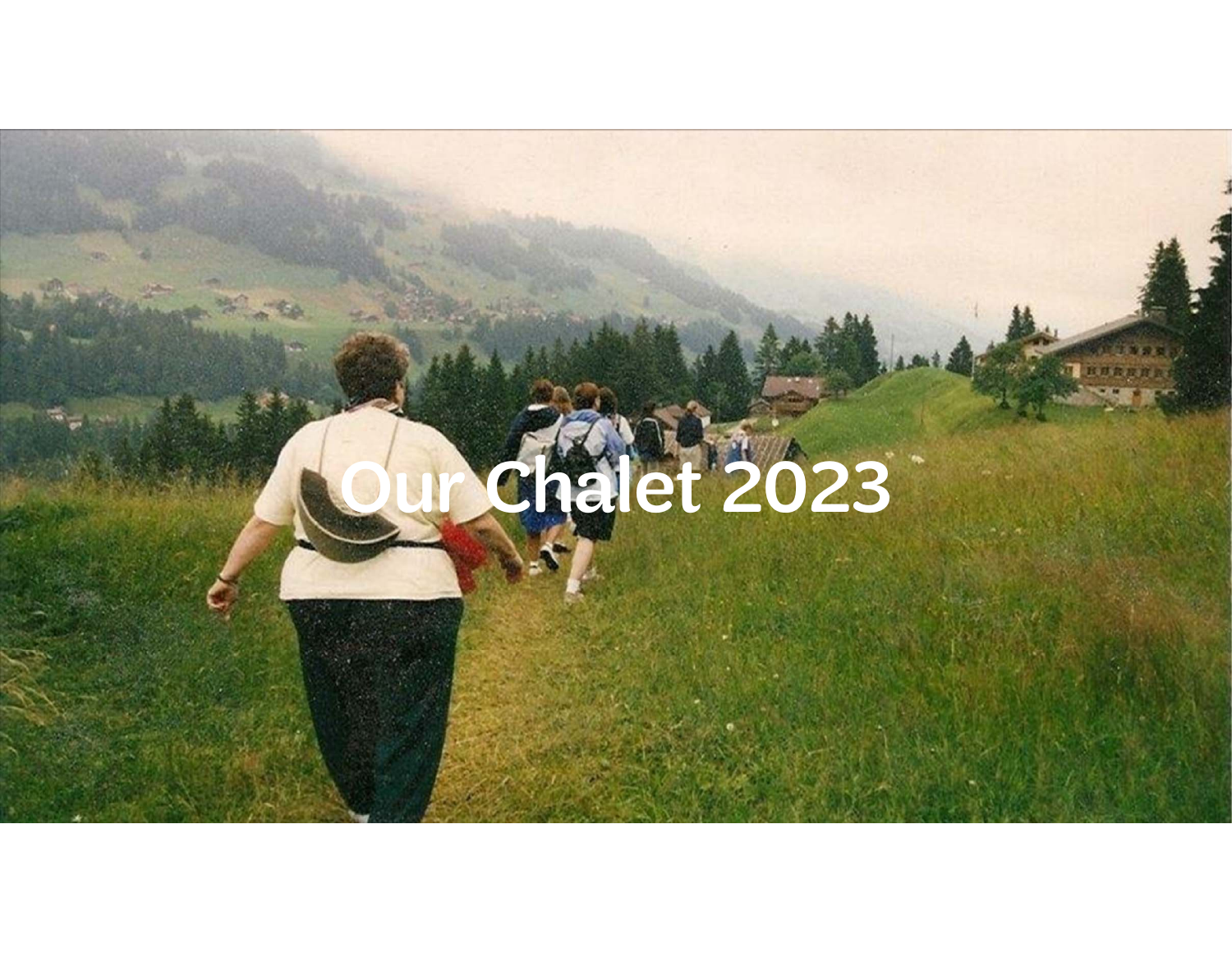## July 22-29, 2023

### Estimated cost: \$2,500-\$3,500

(flight, many meals, program at Our Chalet included) (Final price will depend on cost of the flight and other costs like that) (not included meals on travel days, snacks, souvenirs)

# Council Sponsored Trip Chaperoned trip – not a troop trip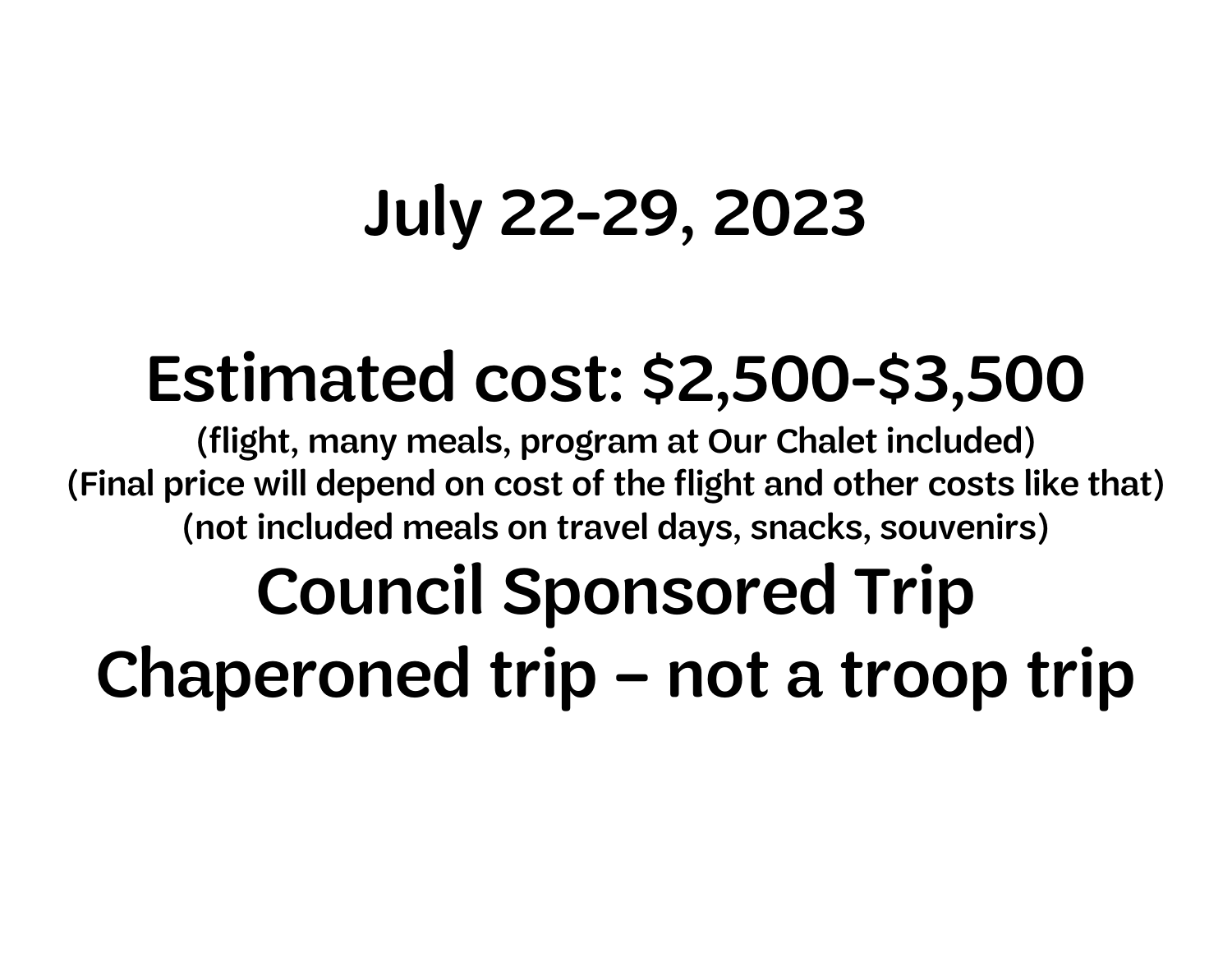

|                | <b>Trip Activities Includes:</b> |
|----------------|----------------------------------|
| 贤              | <b>Adventure Park</b>            |
| $\overline{a}$ | <b>Town Excursion</b>            |
| $\bigoplus$    | Cable Car Ride                   |
| <b>FA</b>      | <b>Pinning Ceremony</b>          |
| 墊              | <b>Suspension bridge</b>         |
| $\frac{1}{2}$  | Adelboden Village                |
|                | <b>Hiking</b>                    |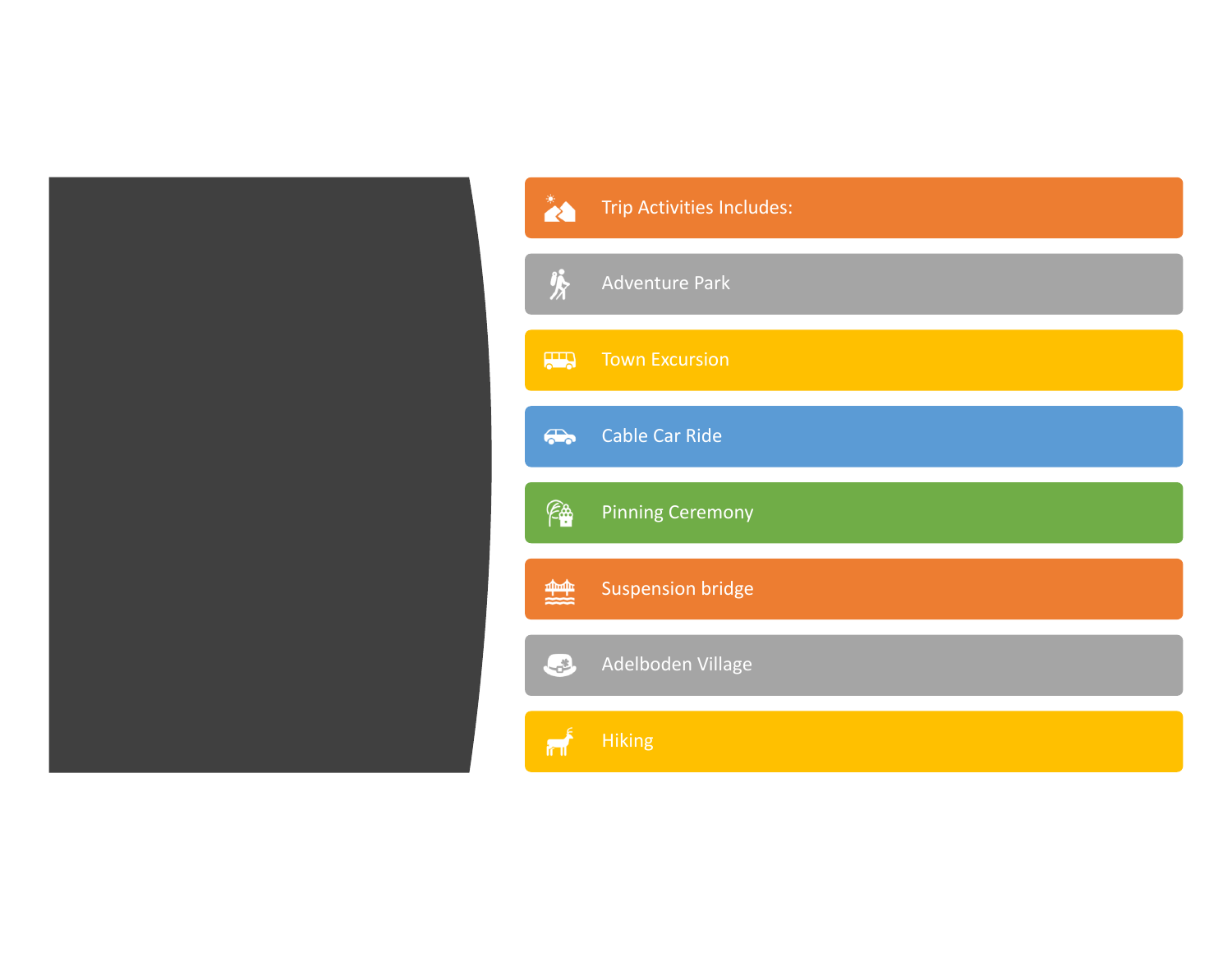![](_page_3_Picture_0.jpeg)

• Cross one of Europe's longest pedestrian suspension bridges (153 metres long and 38 metres high!) before following the<br>river to Frutigen. The riverside trail has many wood carved<br>creatures waiting to greet you along the way!

Adelboden village offers plenty of opportunities to souvenir<br>shop, try local treats in one of the cafes, and see many<br>traditional Swiss buildings. Our Chalet can also offer a<br>scavenger hunt for those who would like a chall

This day is guided by Our Chalet staff.

#### **Practical information:**

Walking: 1 km downhill (20 mins) + 4.5km mostly flat (1¼ hour) + 2.5km steep downhill and steep uphill (45 to 60 mins)

**Special considerations:** The riverside trail is a gravel trail and uneven in places. The bridge is high and sways and is therefore unsuitable for those with a severe phobia of heights. It may be difficult for those with r

Adaptation: For participants with physical disabilities<br>transport, including wheelchair accessible<br>transport, can be arranged. The public bus from Frutigen to<br>Adelboden is wheelchair accessible. The bridge is suitable for<br>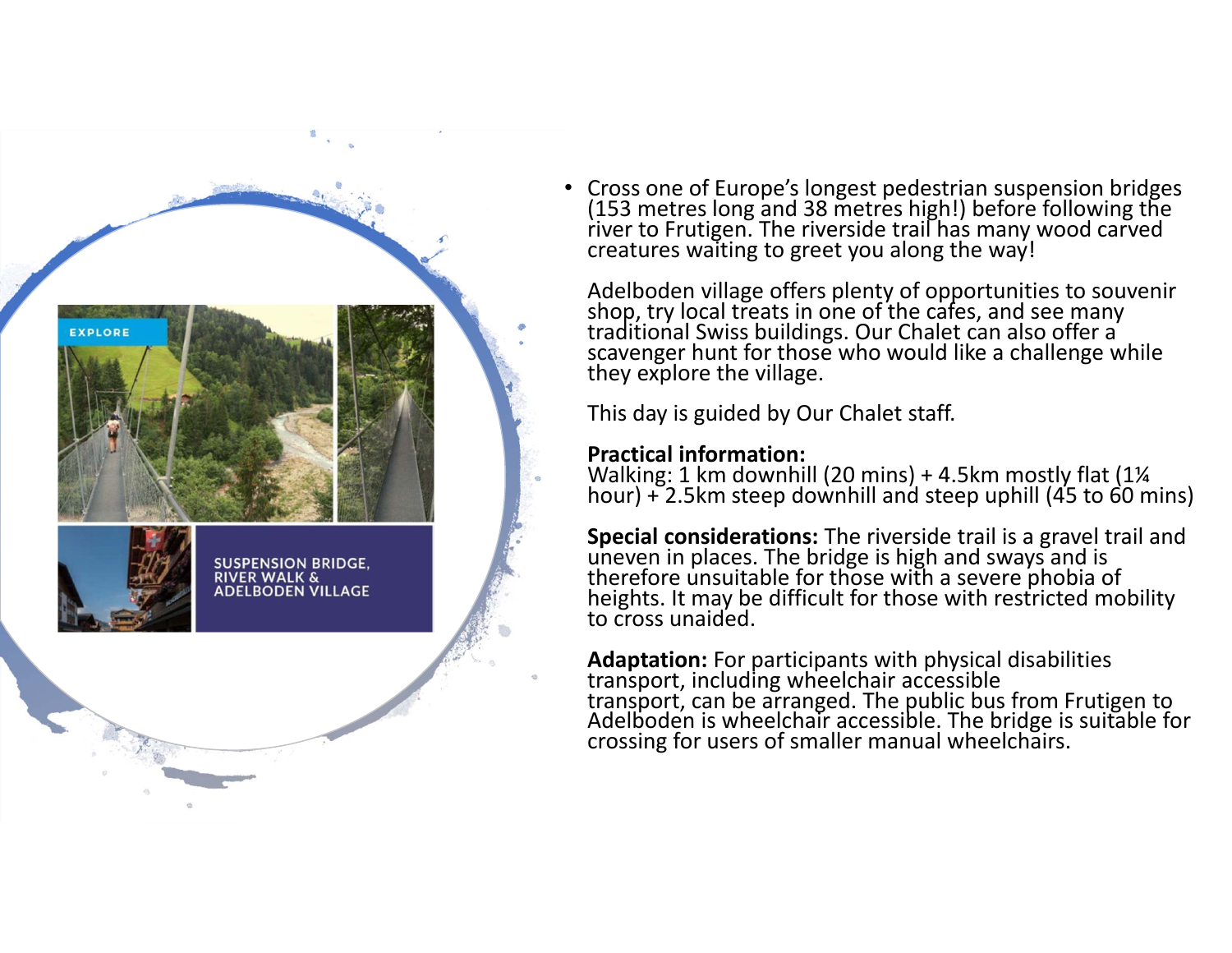![](_page_4_Picture_0.jpeg)

- Alpine Lake Thun is 17.5 km long and 3.5 km wide with a stunning mountain backdrop. Explore the harbour area at Spiez with a view of the 2,362m pyramid shaped mountain, Niesen. Then enjoy a boat ride on the turquoise waters of Lake
- Thun to visit one of the 12th and 13th century castles on its shores.
- This day is guided by Our Chalet staff.
- Practical information:
- Walking: 200m steep downhill (5 mins) + walking around Spiez harbour and the castle
- + 200m steep uphill (10 mins)
- Special considerations: The castle has lots of stairs and is not recommended for those with very limited mobility.
- Adaptations: For participants with physical disabilities transport, including wheelchair‐accessible transport, can be arranged. The boat is wheelchair accessible.
- An excursion to Thun town can be offered in place of a visit to the castle.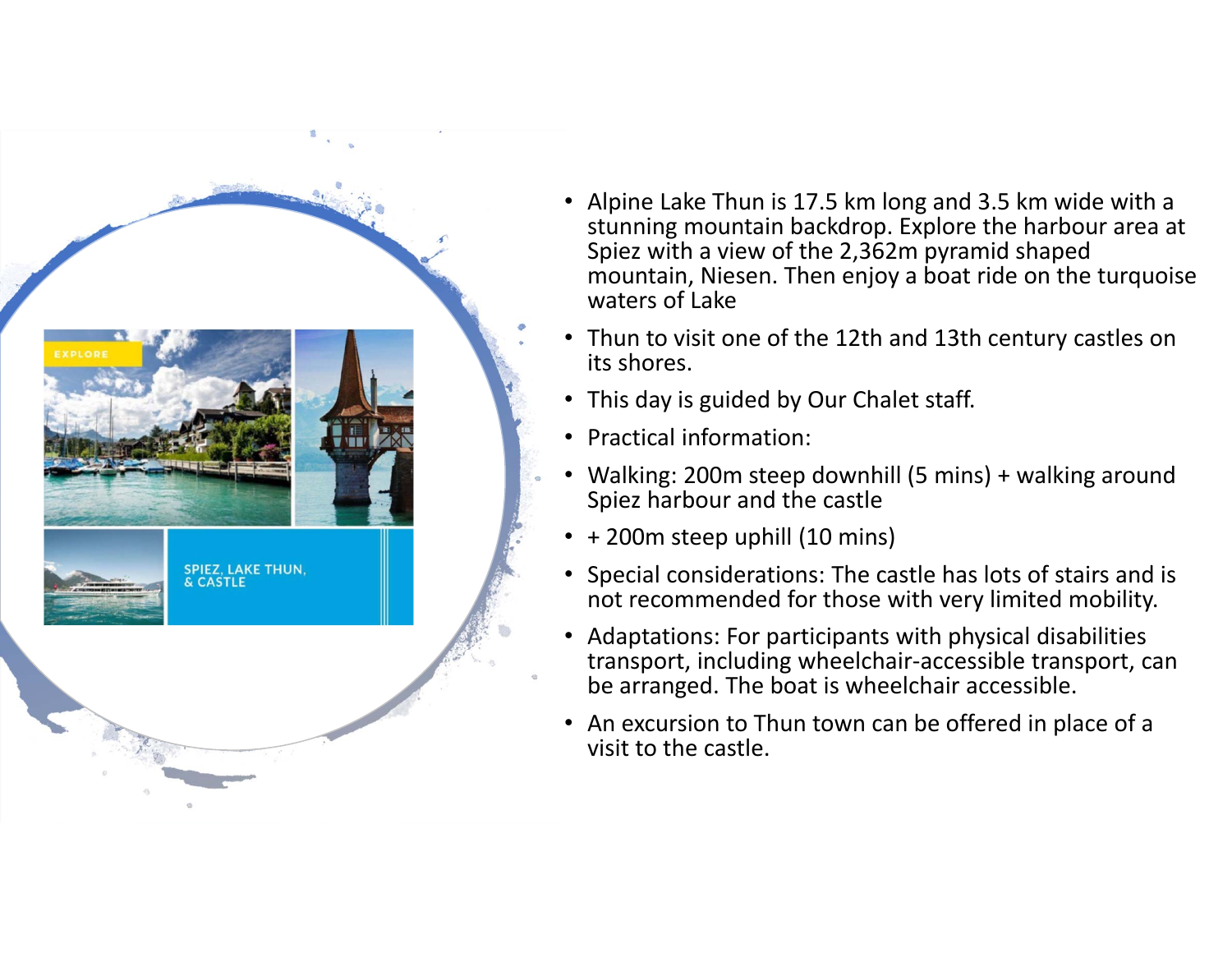![](_page_5_Picture_0.jpeg)

- Adelboden Adventure Park offers a day of thrills with zip lines, rock climbing, and abseiling. Spend the day challenging yourself to try new things and conquer your fears!
- This day is guided by Our Chalet staff. All activities at the Adventure Park are led by qualified, English speaking instructors.
- Practical information:
- Walking: 3.5 km mix of downhill, flat, and uphill (60 mins) + return
- Special considerations: In wet weather rock climbing may take place indoors.
- Adaptations: For participants with physical disabilities transport, including wheelchair‐ accessible transport, can be arranged from Our Chalet to the Adventure Park and return. Some activities at the Adventure Park can be adapted depending on ability level.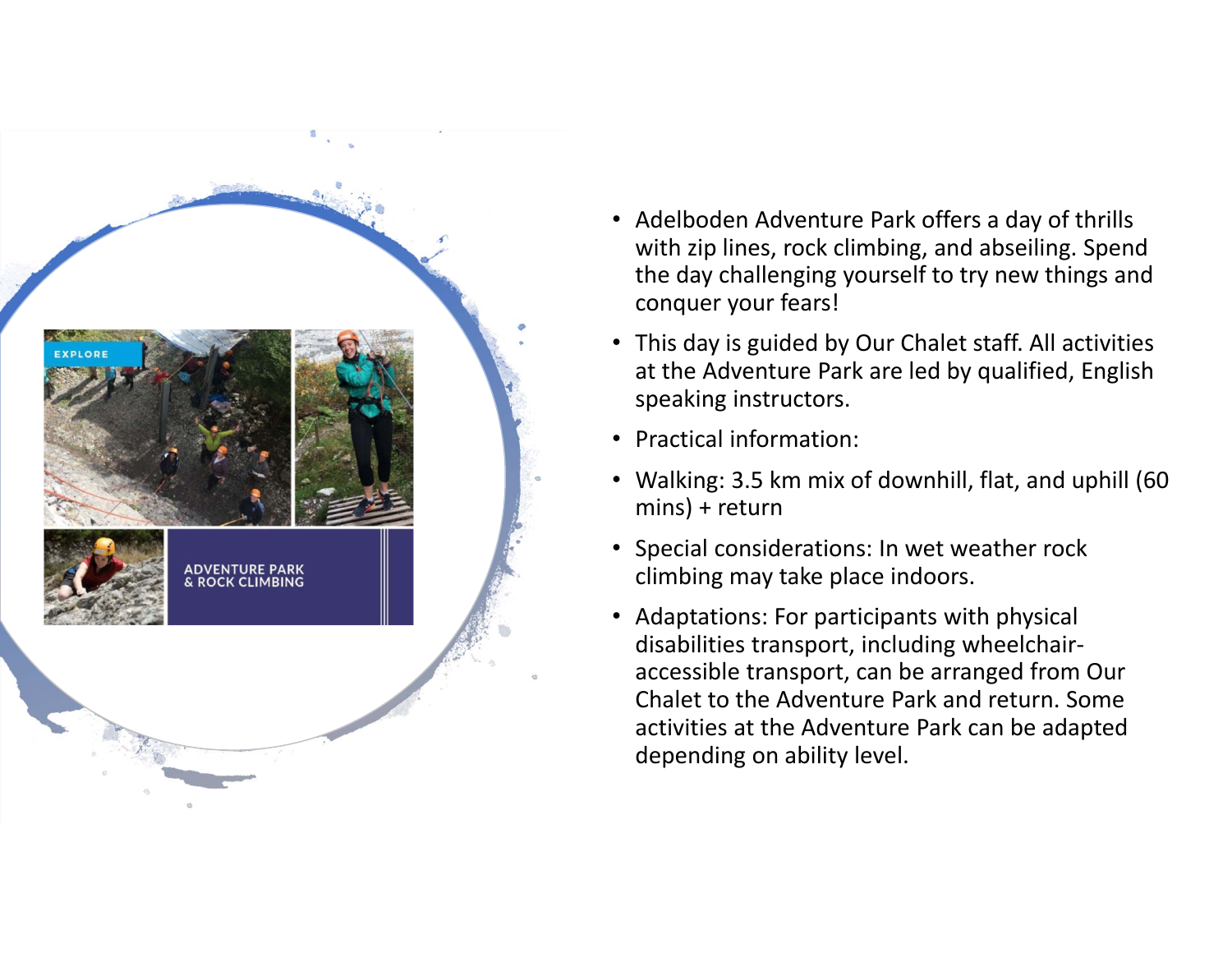- • Engstligenalp is located at 1,964m and offers spectacular views of the valley and the surrounding mountains, as well as Switzerland's second highest waterfall. The gondola (cable car) whisks participants up to the alp in 7 minutes with views of the waterfall below.
- • View the waterfall, then ride the gondola to the alp, where staff will lead you on a short hike around the alp with stops for games and a picnic lunch along the way.
- A visit to the cheesemaker and/or one of the mountain huts finishes the day before descending on the gondola.
- •This day is guided by Our Chalet staff.
- •**Practical information:**
- • Walking: 2 km, mostly downhill (30 mins) + 1 km mostly flat (20 mins) + 4.5 km flat (1 hour)
- • **Special considerations:** The trail to the waterfall (1 km return) is a wide trail over unpaved ground with tree roots, stones and one short steep section.
- • **Adaptations:** For participants with physical disabilities transport, including wheelchair‐accessible transport, can be arranged from Our Chalet to Engstligen base gondola station. The gondola is wheelchair accessible. The hike on the alp is wheelchair accessible on a gravel path.

![](_page_6_Picture_8.jpeg)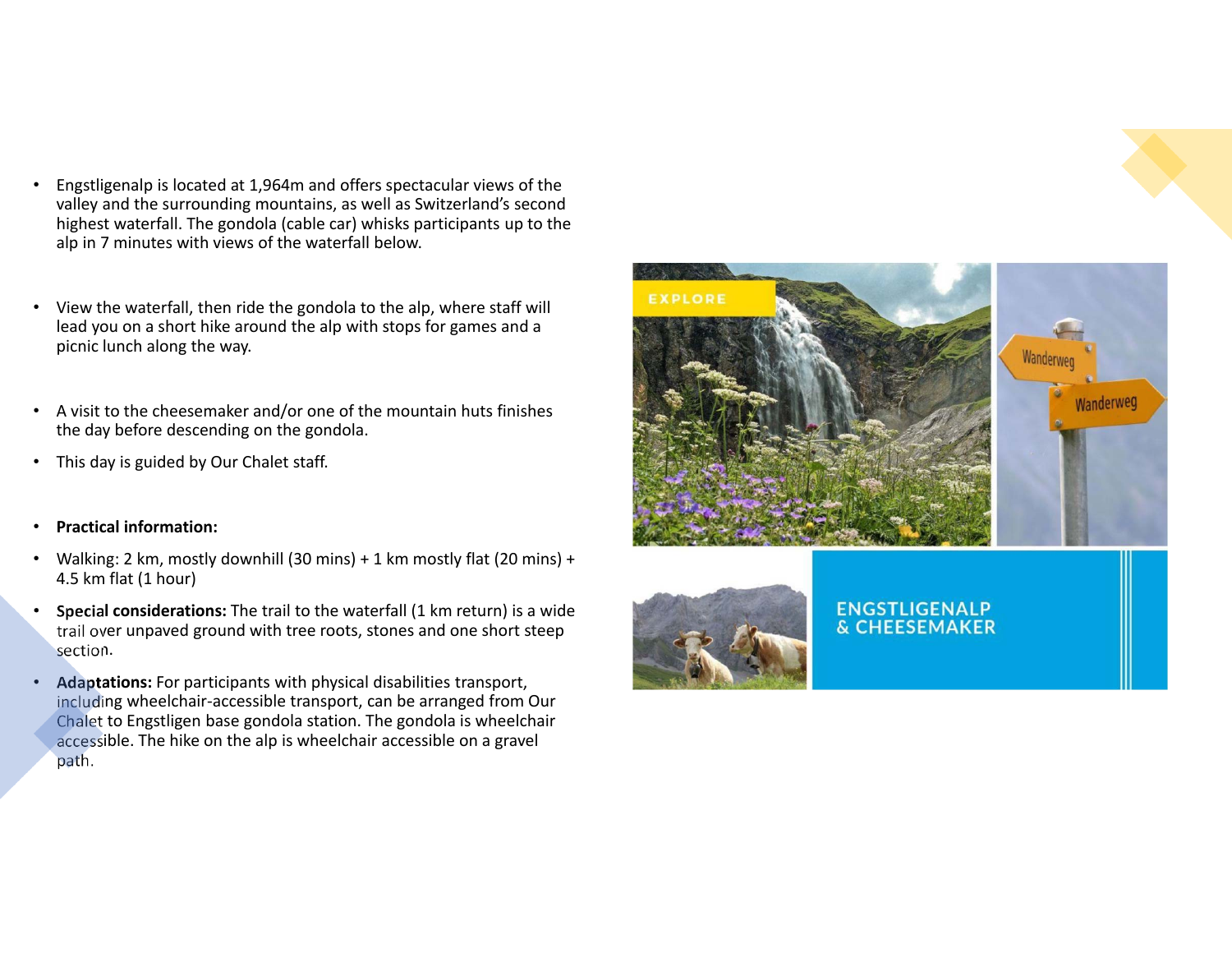- Pinning Ceremony, Tour, & Evening Programmes
- After dinner on your arrival evening, we will welcome you to Our Chalet with<br>an opening ceremony for your event. Everyone taking part in the opening<br>ceremony will receive a special Our Chalet pin only available to those
- Throughout the week we also run four evening programmes, one on each day when there is day programme. Each of these lasts approximately 1.5 hours and give participants more opportunities to learn new skills and develop f
- Free Day
- Free Day is your opportunity to organize your own activity for your group and it is completely up to you what you choose to do! Perhaps your group want to spend more time exploring the Adelboden area or trying out the pa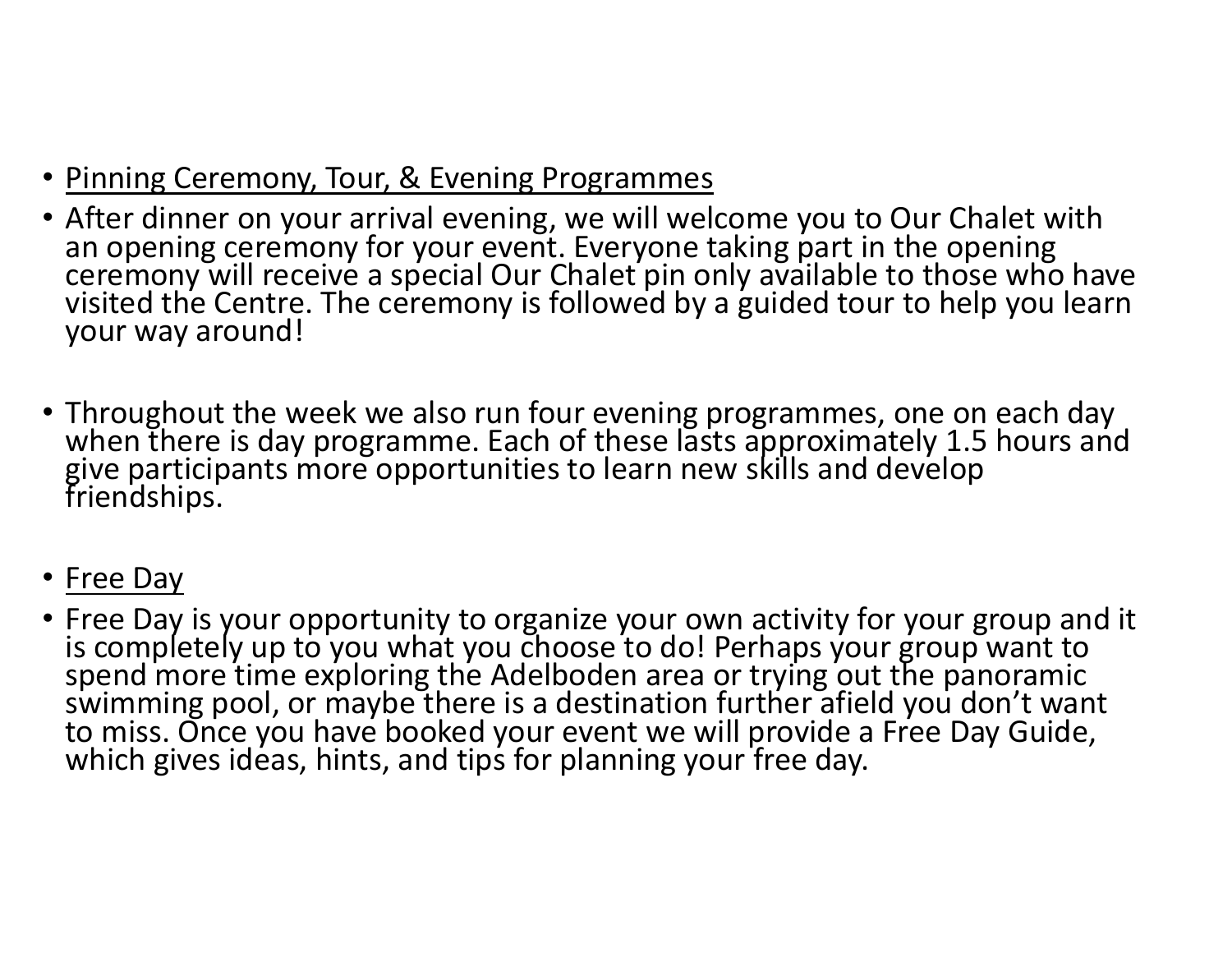### • Food and Accommodation included

- All food at Our Chalet fully catered
- Indoor sleeping accommodation (Dorm style rooms)
- Bed linen included
- Mattresses included
- Towels included
- Wheelchair accessible
- Showers in the same building
- Access to laundry facilities
- Rooms will be with our group not another group.
- Our Chalet is open to both genders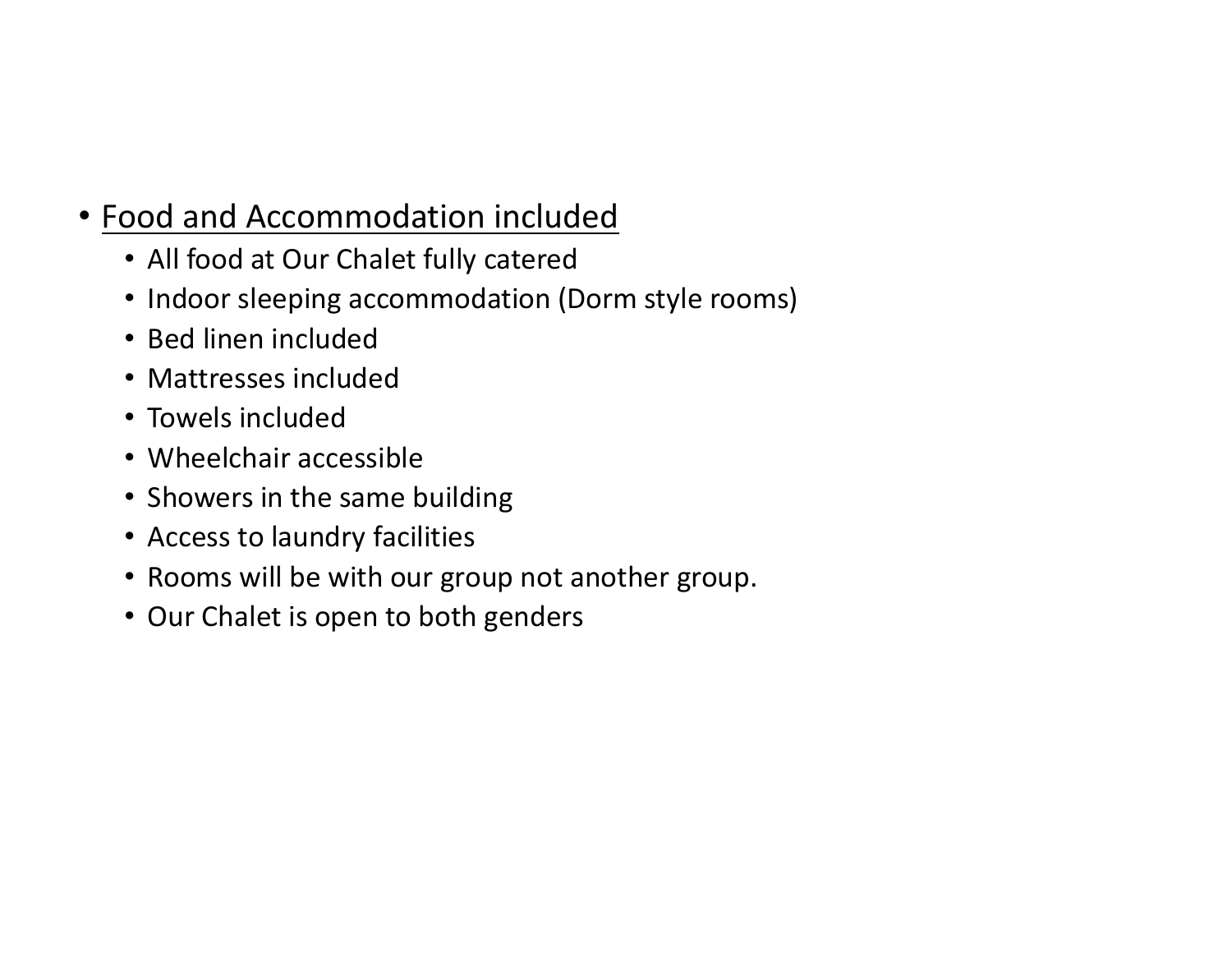![](_page_9_Picture_0.jpeg)

#### •Breakfast

- A cold breakfast of cereals, yoghurt, bread, cheese, and fruit is available every morning in a self‐service buffet style. Hot and cold drinks are also included.
- •• Packed lunch
- • Participants make a packed lunch (sandwiches, fruit, snacks, etc.) each morning to take with them on programme. All participants are required to bring a lunch box or bag to carry their lunch.
- •Dinner
- • Dinner is served at one sitting and offers one option for everyone. Typical dinners include Swiss dishes such as rösti and camp favourites like chilli or pasta. Dinners always include salad or vegetables and are two courses with a main meal and dessert.
- Special diet meals, including vegetarian, vegan, and gluten‐ free are available only to participants who have notified us in advance of their need for a special meal. Your pre‐arrival paperwork will ask you to specify dietary requirements for each participant in your group.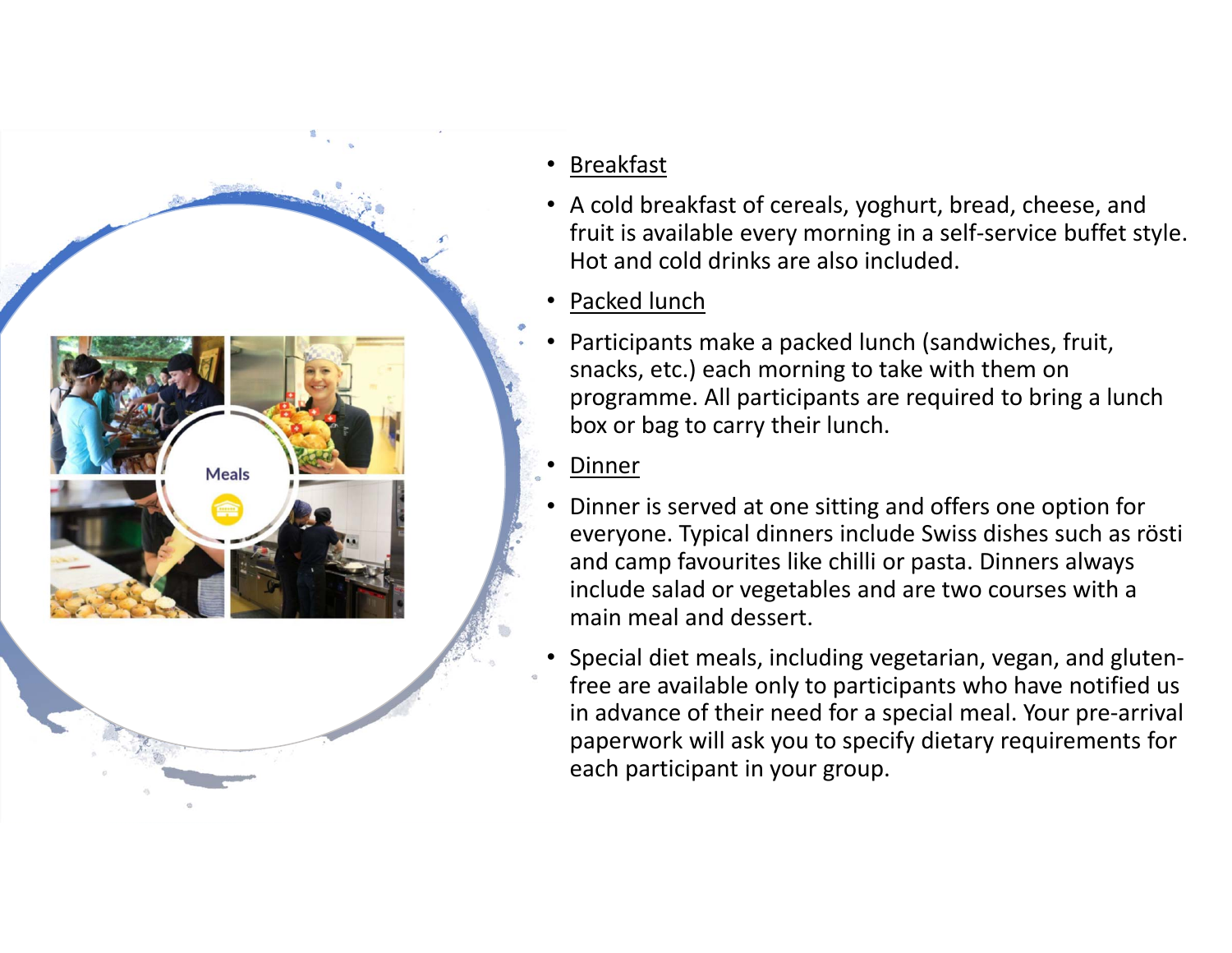- •Equipment for Guided Hikes
- Clothing
- ‐ Sunhat
- - Worn in hiking boots in good condition (NO trainers)
- - Hard-wearing trousers or shorts (NO jeans)
- ‐ Suitable T‐shirt / long‐sleeved shirt
- •Personal Items (to be carried in each person's own backpack – NO shoulder bags)
- ‐ Rainwear (waterproof jacket AND trousers)
- •‐ Warm clothes (jumper, hat and gloves)
- •‐ Water (at least 1 litre, preferably 2 litres per person, per day), no juice or carbonated drinks
- •‐ Nutritious food (nuts, fruit, bread, NOT sweets)
- ‐ Sunglasses
- ‐ Whistle
- ‐ Torch / flashlight
- ‐ Sunscreen (SPF 30+)
- ‐ Personal medication
- •Hiking Protocol:
- Ensure that all members of your group have the correct equipment.
- Leaders are in charge of their Scouts/ Guides at all times.
- •Stay to the left or the outside of the bend or mountain, no more than 1‐2 across
- Stay with the group at all times
- Do NOT pick the flowers.
- Do NOT touch the electric fences.
- Do not disturb animals (native or farm stock)
- If you open a gate, close it behind you.